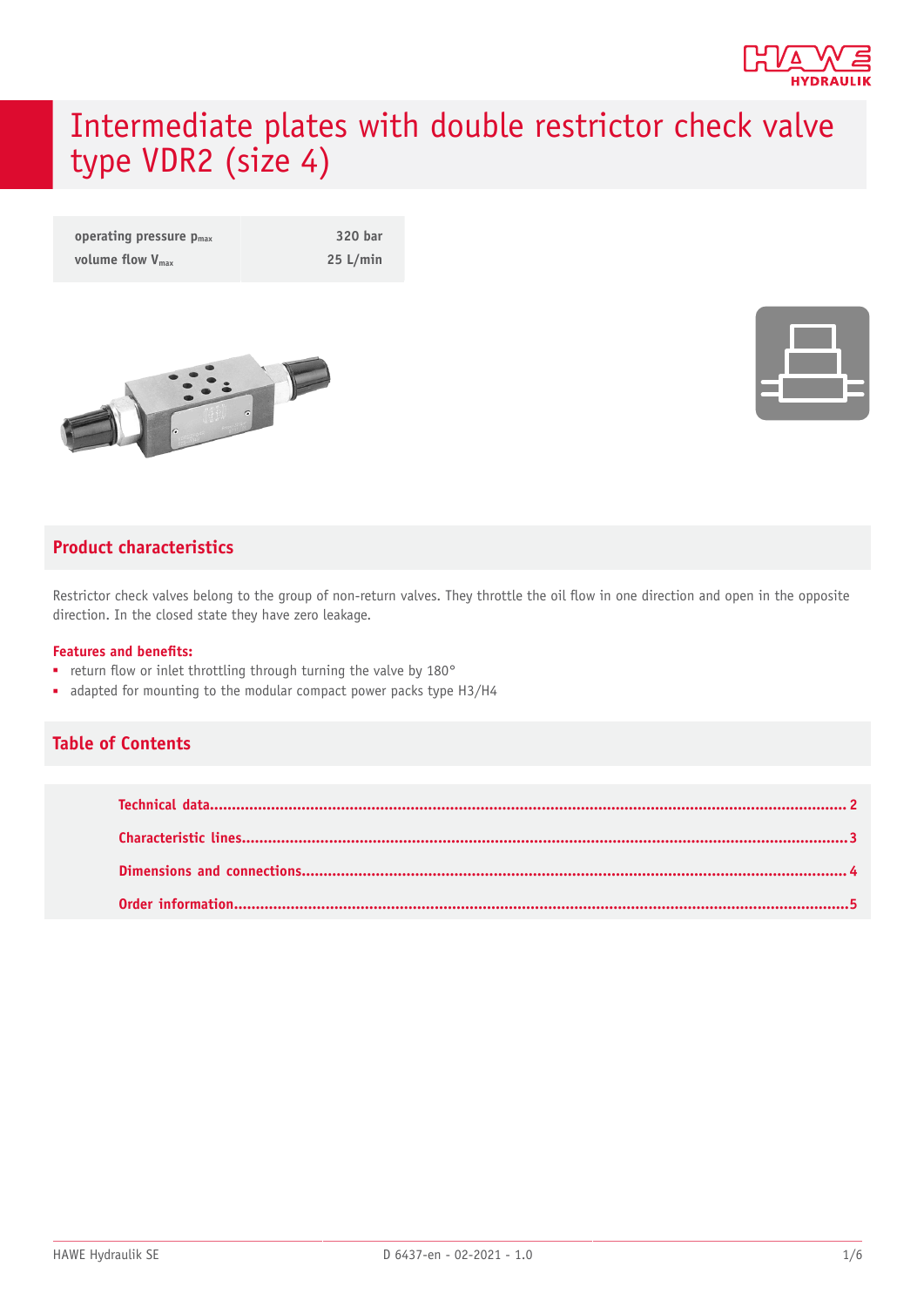

## <span id="page-1-0"></span>**Technical data**

#### **General**

| type                | piston valve              |  |
|---------------------|---------------------------|--|
| design              | intermediate plate valve  |  |
| weight              | $0.8$ kg                  |  |
| ambient temperature | $-30$ to $+50$ °C         |  |
| mounting position   | arbitrary                 |  |
| connection size     | IS04401-02-01-0-05 (NG06) |  |

### **Hydraulic parameters**

| max. operating pressure         | 320 bar                                 |  |
|---------------------------------|-----------------------------------------|--|
| hydraulic fluid temperature     | $-25$ to $+70$ °C                       |  |
| viscosity                       | 10-600 mm <sup>2</sup> /s               |  |
| permissible degree of pollution | max. class 22/19/16 according ISO 4406  |  |
| filter recommendation           | filter retention rate $\beta_{25} > 75$ |  |

#### **Actuation**

| actuation type | mechanical with hex key |  |
|----------------|-------------------------|--|
| rotation angle | $7 \times 360^\circ$    |  |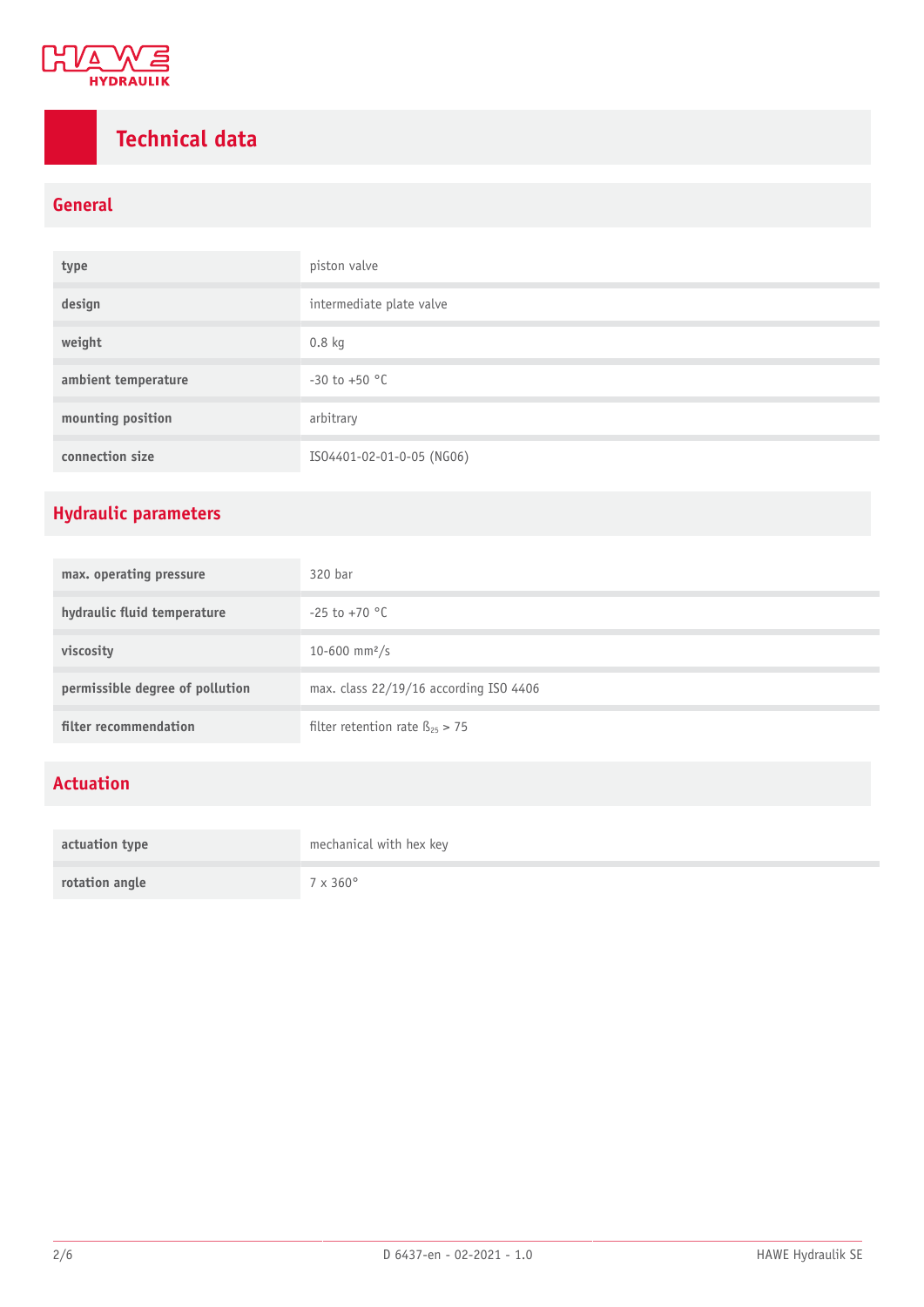

### <span id="page-2-0"></span>**Characteristic lines**



measured at: temperature of hydraulic fluid +50 °C, viscosity 35 mm<sup>2</sup>/s, deviation ±5 %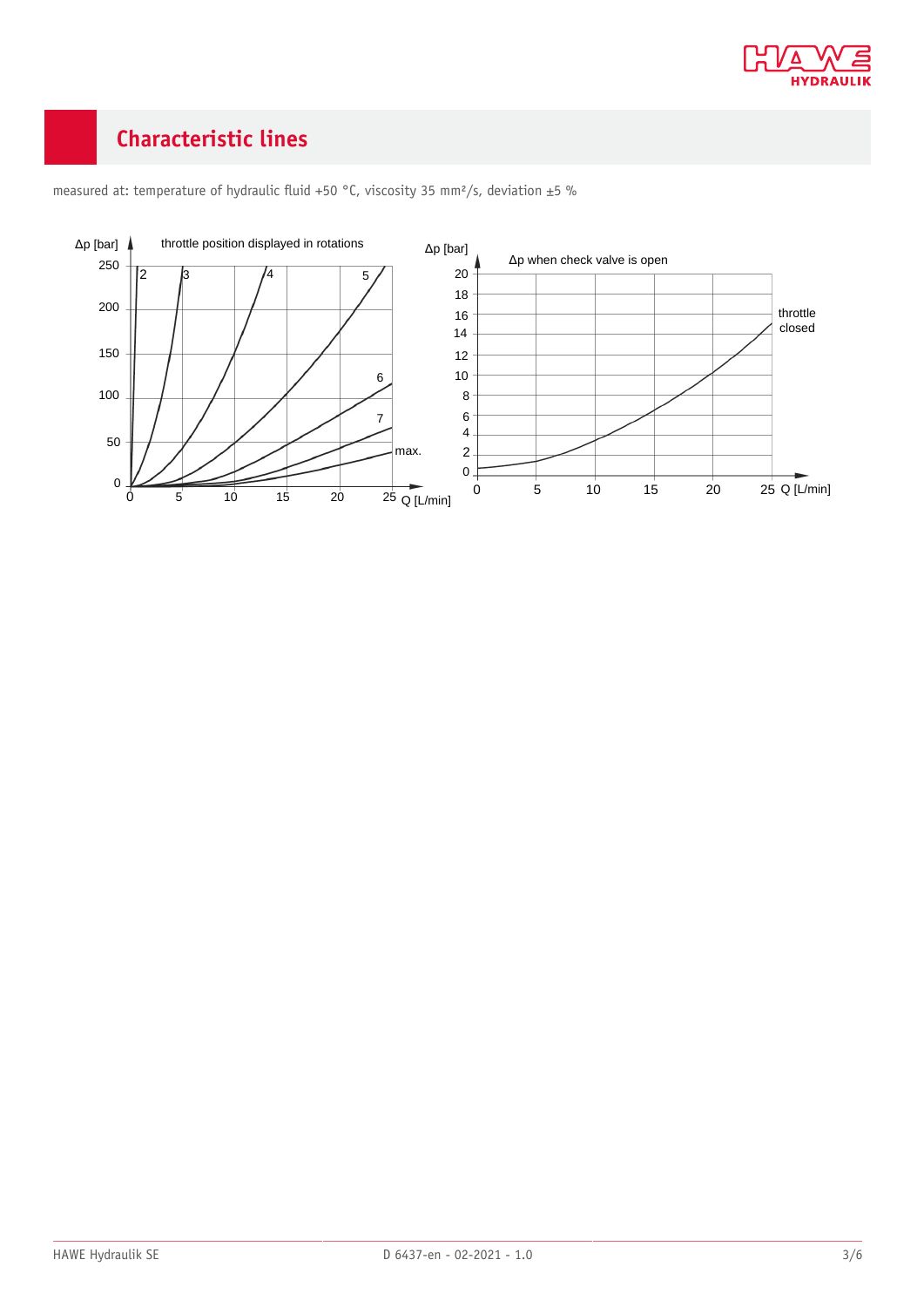

### <span id="page-3-0"></span>**Dimensions and connections**

Dimensions are given in mm.

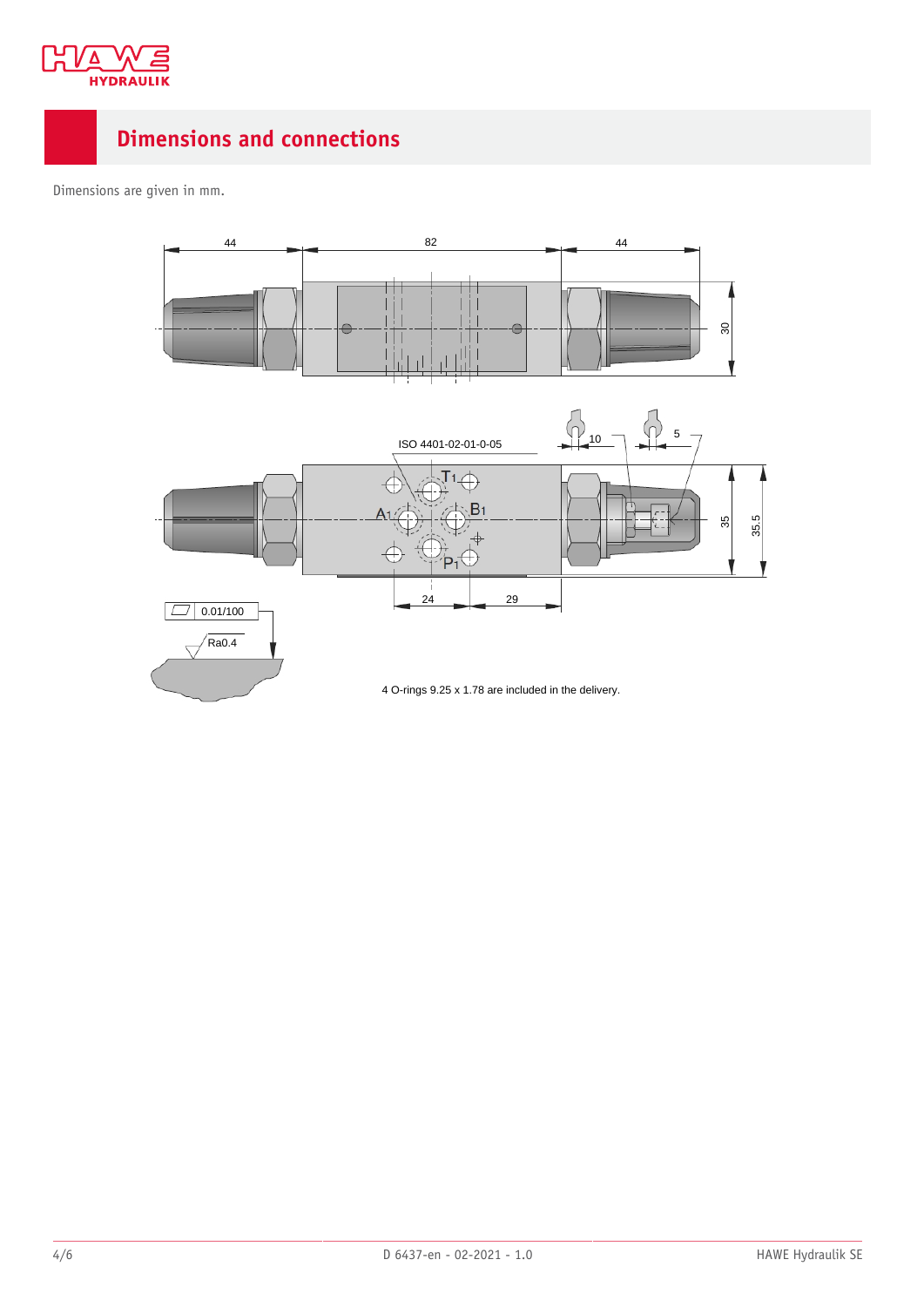

### <span id="page-4-0"></span>**Order information**

#### **Type code**

| VDR2 | <b>ZP04</b><br>${\sf R}$                              |                                                                                                                            |
|------|-------------------------------------------------------|----------------------------------------------------------------------------------------------------------------------------|
|      |                                                       | direction of operation R throttling of return flow                                                                         |
|      |                                                       | $P_1$<br>T <sub>1</sub><br>$B_1$<br>A <sub>1</sub><br>$P_2$<br>T <sub>2</sub><br>B <sub>2</sub><br>A <sub>2</sub>          |
|      |                                                       | throttling of inflow<br>Ζ                                                                                                  |
|      |                                                       | $P_1$<br>T <sub>1</sub><br>$B_1$<br>A <sub>1</sub><br>P <sub>2</sub><br>T <sub>2</sub><br>B <sub>2</sub><br>A <sub>2</sub> |
|      | NG04<br>size                                          |                                                                                                                            |
| type | double restrictor check valve, with hydraulic release |                                                                                                                            |